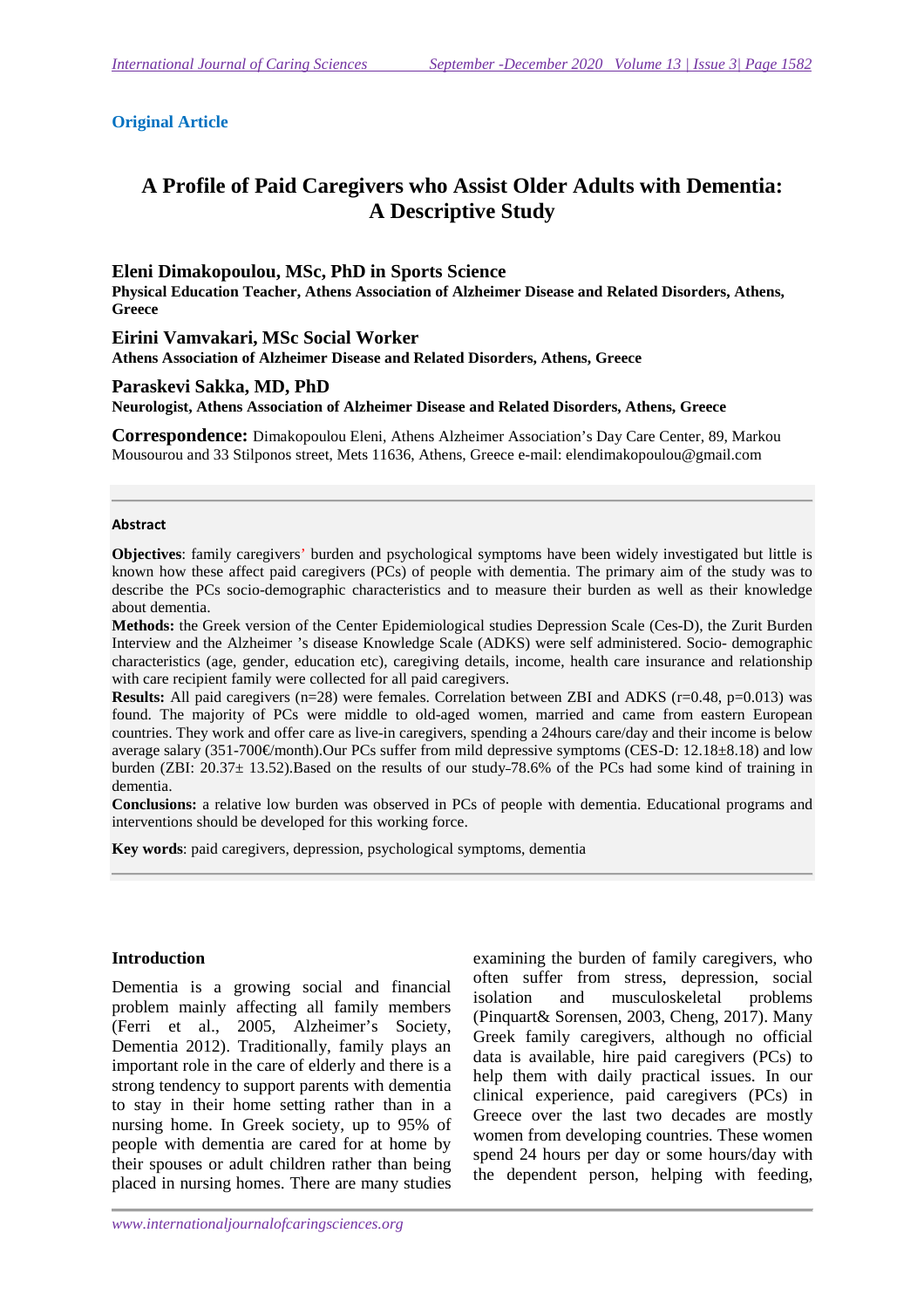bathing, shopping, cleaning and medication. To our knowledge, limited studies have focused on the burden, depression and dementia knowledge of paid caregivers of people with dementia. Hence, the aim of the current study is a) to explore the characteristics, responsibilities and training in dementia of these paid caregivers b) to investigate depression, burden and knowledge among this working force and lastly, c) to identify if 24hours of care is more aggravating compared to fewer hours care. Such information is essential to design programs based on the specific needs of the PCs. Moreover, by measuring the level of dementia knowledge among PCs, might be an important step in providing evidence on the need of specific training programs. However, there is a gap in the literature regarding the profile of PCs in Greece and in other European countries.

# **Methods**

*Study design:* A cross-sectional study was carried out in the four Dementia Day Care Centers of the Athens Alzheimer Association between November 2000 and February 2020. Nurses and social workers participated in the distribution and collection of the self-reported questionnaires.

*Participants:* Paid caregivers who had been caring a person with dementia for at least one month were recruited in the study. The paid caregivers (PCs) were enrolled in the study if they met the following criteria: a) agreed to participate and signed the informed consent form and b) could read and complete the questionnaire. Any information from the participants was treated in strictest confidence and in accordance with the latest version of Helsinki Declaration. Approval was granted by the Ethical Committee of the Greek Alzheimer Association.

*Instruments:* A questionnaire about general information of PCs was written in Greek and consisted of three parts. In the first part the socio-demographic characteristics of PCs were collected. These included age, gender, marital status, education, nationality, reading and writing skills and years live in Greece. The second part assessed information regarding the nature and care characteristics, included years as a paid caregiver, living arrangements, hours of daily care, days off/week, income per month and public or private social and health insurance .

status. The third part of the questionnaire included questions regarding specific care tasks (bathing, cleaning etc.), previous experience as paid caregiver in elderly with dementia, training to care for people with dementia, and relationship with the family of care recipient.The depression symptoms of paid caregivers were evaluated with the Greek version (Fountoulakis et al., 2001) of the self-administered Center Epidemiological studies Depression Scale (Ces-D) which includes 20 items of 4-point scale. To explore paid caregivers burden, the Zurit Burden Interview was utilised. Higher scores indicate increased caregiver burden (Zarit et al., 1980). To measure PCs' knowledge of dementia, we used the Greek version of Alzheimer's Disease Knowledge Scale (ADKS)(Prokopiadou et al., 2015). Paid caregivers were instructed to complete the ADKS independently.

*Statistical analysis:* The statistical analysis was performed using SPSS software, version 22. Descriptive statistics including means±sd and percentages were used to describe sociodemographic data and outcome scores. Independent Samples T test and Chi-square were used to examine the differences between paid caregivers who provide assistant 24h/day and those working some hours. A Pearson's correlation coefficient was used to explore correlations between variables. A p value of<0.05 was considered statistically significant.

# **Results**

All paid caregivers (n=28) were females. The paid caregivers' socio-demographic characteristics are presented in Table 1.In Table 2, living arrangements and caregiving characteristics of PCs are presented. Among twenty-eight (n=28) paid caregivers, eleven (n=11) reported providing a 24 hours per day care -living with care recipient. Paid caregivers reported excellent relations (57.1%) with the primary caregiver of the care recipient. Paid caregivers were more likely to assist with specific activities of daily living such as walking for mobility reasons (89.3%), shopping (85.7%), feeding (85.7%), domestic tasks such as cleaning the house  $(85.7\%)$ , self-care (bathing, skin & dental care etc,85.7%), participation in the person's with dementia leisure time or companionship (67.9%) and finally medical management (85.7%).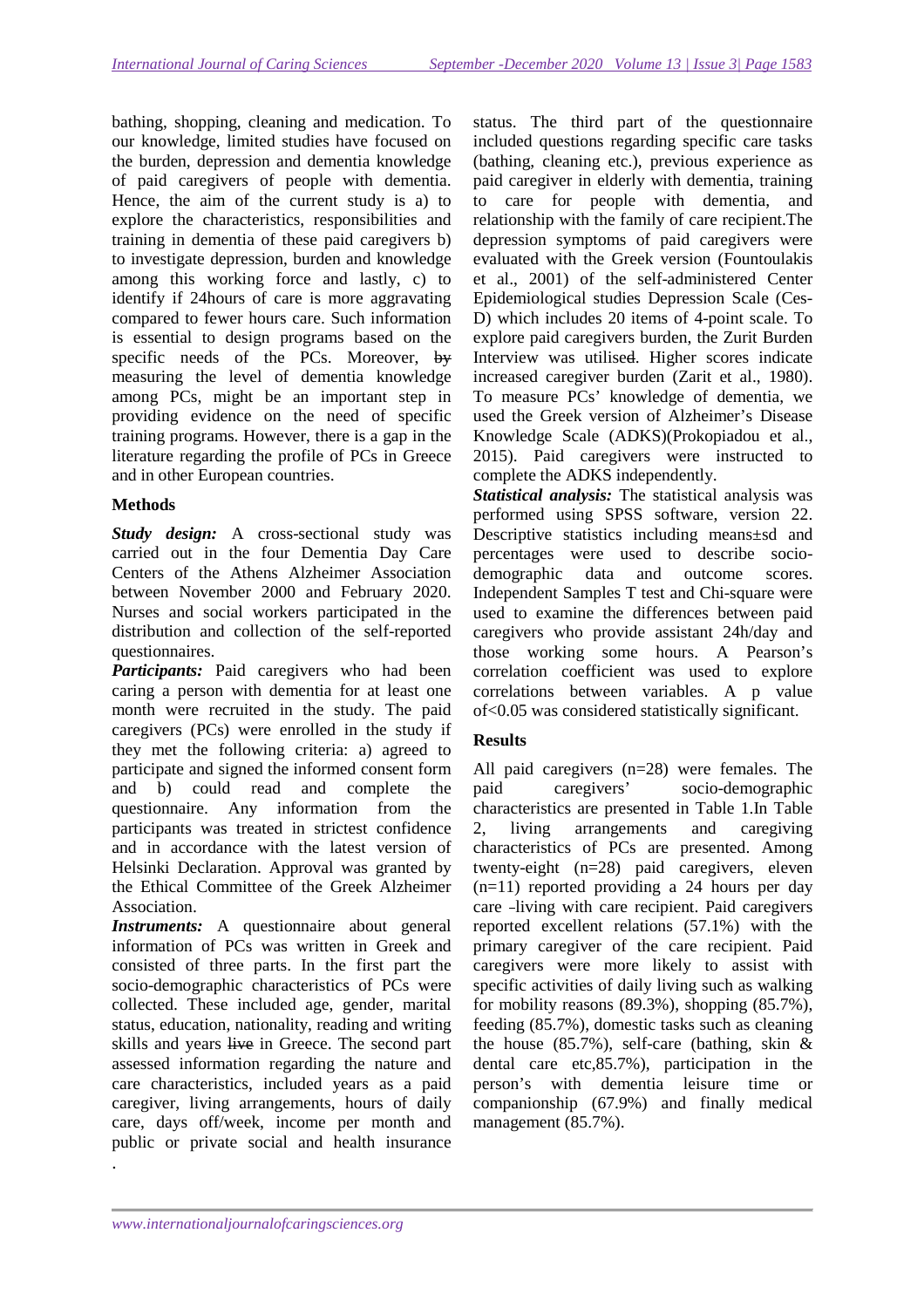| VariablesMean±sd             | ${\bf N}$               | $\frac{0}{0}$ |
|------------------------------|-------------------------|---------------|
| Age (yrs)                    |                         |               |
| 35-40                        | $\mathbf{1}$            | 3.6           |
| 41-45                        | $\mathbf{1}$            | 3.6           |
| 46-50                        | 6                       | 21.3          |
| 51-55                        | 5                       | 17.9          |
| 56-60                        | $\overline{7}$          | 25.0          |
| 61-65                        | $\overline{7}$          | 25.0          |
| 66-70                        | $\mathbf{1}$            | 3.6           |
| <b>Education</b>             |                         |               |
| <b>Primary</b>               | $\overline{\mathbf{3}}$ | 10.7          |
| <b>Middle</b>                | 5                       | 17.9          |
| High                         | $\boldsymbol{9}$        | 32.1          |
| <b>College</b>               | $\overline{2}$          | 7.2           |
| University                   | $\boldsymbol{9}$        | 32.1          |
| <b>Reading level (Greek)</b> |                         |               |
| Fairly                       | $\overline{2}$          | 7.1           |
| <b>Medium</b>                | 12                      | 42.9          |
| Very good                    | 8                       | 28.6          |
| <b>Excellent</b>             |                         |               |
| <b>Writing level (Greek)</b> |                         |               |
| Fairly                       | 6                       | 21.4          |
| <b>Medium</b>                | $\boldsymbol{9}$        | 32.1          |
| Very good                    | 10                      | 35.7          |
| <b>Excellent</b>             | 6                       | 21.4          |
| <b>Marital Status</b>        |                         |               |
| <b>Married</b>               | $\overline{\mathbf{3}}$ | 10.8          |
| <b>Single</b>                | $\boldsymbol{9}$        | 32.1          |
| <b>Divorced</b>              | 5                       | 17.9          |
| <b>Widow</b>                 |                         |               |
| <b>Nationality</b>           |                         |               |
| Georgia                      | $\overline{7}$          | 25.0          |
| <b>Greece</b>                | $\overline{7}$          | 25.0          |
| <b>Albania</b>               |                         |               |
| <b>Ukraine</b>               |                         |               |

**Table 1**. Socio-demographic characteristics of the paid caregivers (mean±sd, N, %)

*www.internationaljournalofcaringsciences.org*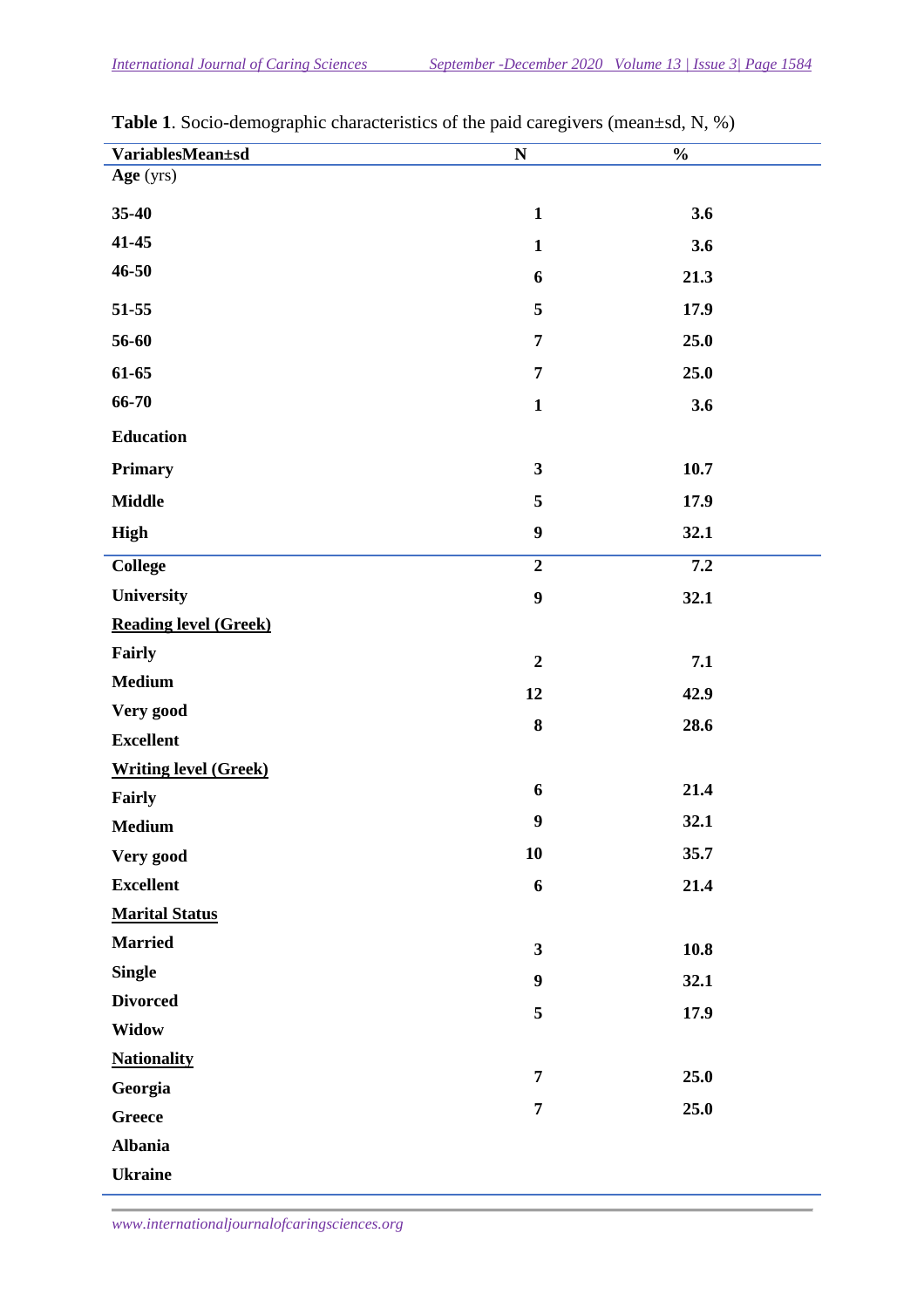| <b>Bulgaria</b>                       | 9 | 32.1 |
|---------------------------------------|---|------|
| Poland                                | 8 | 28.6 |
| <b>Brazil</b>                         | 5 | 17.9 |
| Years in Greece (yrs) $20.5 \pm 13.4$ | 3 | 10.6 |
|                                       | 1 | 3.6  |
|                                       | 1 | 3.6  |
|                                       | 1 | 3.6  |

**Table 2**. **Caregiving characteristics (Mean±SD, N, %) provided by PCs in care recipients** 

| <b>Variables</b>                     | <b>Mean</b> ±SD | $\mathbf N$             | $\frac{0}{0}$ |
|--------------------------------------|-----------------|-------------------------|---------------|
| Place of residence                   |                 |                         |               |
| Patient's home                       |                 | 11                      | 39.3          |
| Other                                |                 | 17                      | 60.7          |
| Care (Hours/day)                     | $13.5 \pm 8.96$ |                         |               |
| Days off/week                        |                 |                         |               |
| 1 day                                |                 | 17                      | 60.7          |
| $+2$ days                            |                 | 8                       | 28.6          |
| <b>More</b>                          |                 | $\mathbf{3}$            | 10.7          |
| Income $(\epsilon)$                  |                 |                         |               |
| $0 - 300$                            |                 | 6                       | 21.4          |
| 301-450                              |                 | $\overline{\mathbf{4}}$ | 14.3          |
| 351-600                              |                 | ${\bf 8}$               | 28.6          |
| 601-700                              |                 | ${\bf 8}$               | 28.6          |
| 701-800                              |                 | $\boldsymbol{2}$        | 7.10          |
| <b>Health &amp; social insurance</b> |                 |                         |               |
| Yes                                  |                 | 11                      | 39.3          |
| N <sub>0</sub>                       |                 | 17                      | 60.7          |
| Previous experience as PC            |                 |                         |               |
| Yes                                  |                 | $17\phantom{.}$         | 60.7          |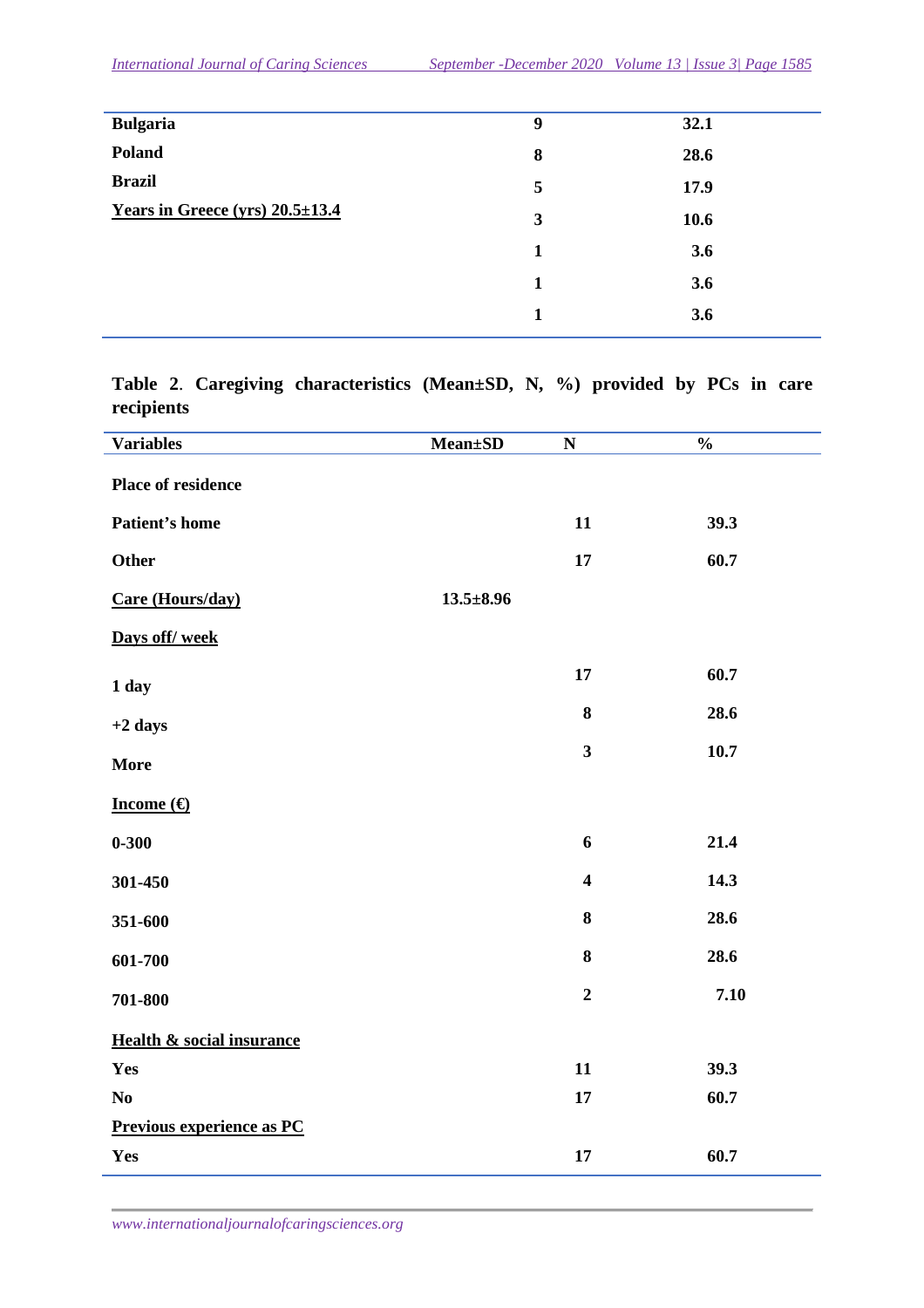| N <sub>0</sub>              | 11 | 39.3 |
|-----------------------------|----|------|
| <b>Training in Dementia</b> |    |      |
| Yes                         | o  | 21.4 |
| N <sub>0</sub>              | 22 | 78.6 |

In addition, CES-D, ZBI and ADKS scores of all paid caregivers are shown in Figure 1. We also investigated differences in depression (CES-D), burden (ZBI) and dementia knowledge (ADKS) between paid caregivers who provide assistant 24h/day (n=11) and those working some hours/day (n=17). No differences were found in CES-D (t=0.42, df25, p=0.67), ZBI (t=-0.28,

.

df25,  $p=0.77$ ) and ADKS (t=0.35, df25,  $p=0.73$ ). No differences were found between the two paid caregivers working groups in previous experience  $(z=0.304, p=0.41)$  and training in dementia (z= $-0.33$ , p= $0.82$ ).

 Correlation between ZBI and ADKS (r=0.48, p=0.013) is shown in Figure 2. No correlation was found between ZBI, CES-D and hours of care/week



**Figure 1. Mean values of depression (CES-D), burden (ZBI) and ADKS of PCs** 



**Figure 2. Correlation between the ADKS and ZBI scores**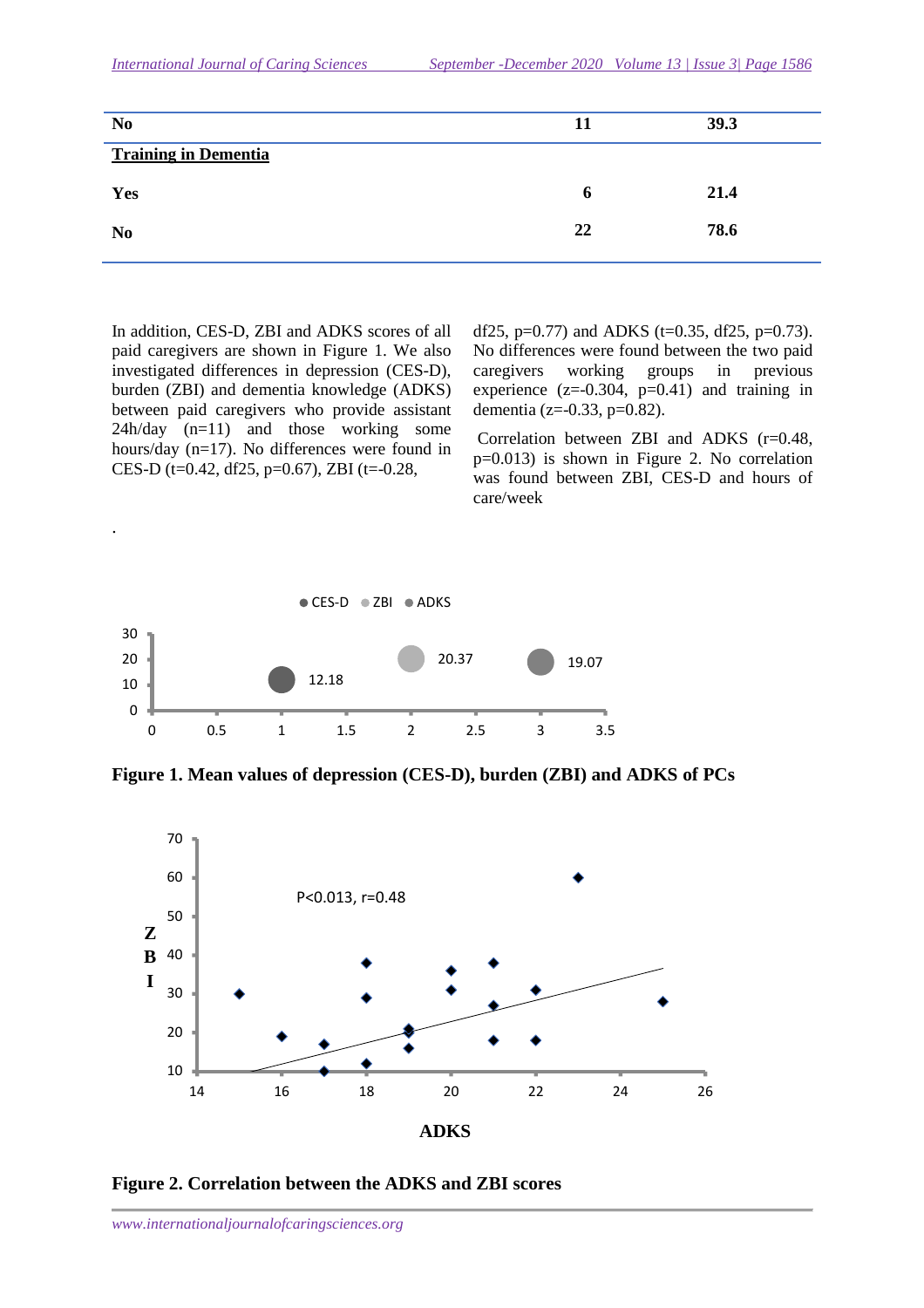## **Discussion**

The main aim of this study was to analyze the PCs socio-demographic characteristics. Mediterranean cultures, as in Greece, still maintain the tradition of caring in the family home. The hired PCs are called to sustain the behavioral and psychological symptoms of the person with dementia. Thus, PCs often suffer from depression and burden. However, little do we know about these two issues. In this study, the majority of the PCs were old-aged women, married and they came from eastern European countries. This finding is in line with the results of a previous study (Rosa et al., 2008) reporting that immigrant paid caregivers in Italy are mainly middle-aged married women from Ukraine, Romania, Moldavia, Poland and Russia. As a rule, Latin American and Filipino women in Europe and USA provide a 24hours care in dependent elderly people and their presence reduces the physical and emotional burden of the family (Benjumea & Roe, 2014, Rosa et al., 2004). In another study (Diaz et al., 2013) PCs were found to be middle-aged women, married and with low educational level. But no additional data was available in this article regarding the nationality or other socio-demographic characteristics. Brenner et al., (2006) conducted a pilot study in paid caregivers of dementia patients in USA enrolling 28 middle-aged (51.3±11.3) African Americans (3 Hispanic, 3 Caucasian, 3 other ethnic backgrounds) but this study does not provide other data about their socio-demographic characteristics. Interestingly, the PCs of our study reported high educational level, with medium knowledge of reading and writing of the Greek language, and they have been living in Greece for 20.5±13.4yrs. These women might have been professionals in their countries and due to economic reasons left their own families and regular life behind. These women are called to financially support their families working abroad. They work and offer care as live-in caregivers, spending a 24hours care/day and their income is below average salary (351-700€/month). Most of them (60%) do not have social and health insurance. These PCs women are treated as family members but often are requested to go beyond their contractual duties and take on the full care of the care recipient. Thus, Greek families are not usually concerned about their (PCs) previous experience or training in dementia caregiving and are more concerned for their kindness and integrity. Based

on the results of our study the 78.6% of the PCs had any kind of training in dementia despite the fact that a high percentage (60.7%) had a previous experience as paid caregiver for a person with dementia. In our knowledge, there are no published studies evaluating the ADKS scores of PCs. Compared to ADKS scores of nursing students (Scerri & Scerri, 2013) our participants had no differences with them (19-22 score) but both could be improved. A recent study (Eshbaugh& Stratton, 2016) examined the level of knowledge of 142 family members using ADKS and found a mean total score of  $22.81(\pm 2.79)$ . This difference is not very high compared to our PCs, and we should take into account the educational level of PCs and the age as both affecting the better access to information (Brown et al., 2013). Moreover, ADKS is focused on knowledge of Alzheimer's disease specifically and therefore does not evaluate knowledge of other dementias that probably our study sample looks after. In addition, the current study confirmed positive correlations between ADKS and burden (ZBI score). Probably this finding shows that better understanding of dementia reduces caregiving burden. A better knowledge of the specific disease leads to more efficient management of the dementia symptoms. In contrast to our study results, knowledge of dementia was not correlated with caregiver burden but was strongly correlated with mood status probably because of unfamiliarity with language and culture (Lin et al., 2012).Although caregivers burden and depression has been extensively in family caregivers (Park et al., 2015, Win et al., 2017) and professional staff (Seidel &Thyrian, 2019), few studies explore paid caregivers burden and depression. Indeed, in one study (Brenner et al. 2006) found lower ZBI score (14.6±8.4) compared to our study sample (20.37±13.54). Our PCs suffer from mild depressive symptoms  $(12.18\pm8.18)$  and this is in line with the results of another previous study (Rosa et al., 2008). We detected similar results regarding ZBI and CES-D with those by Lin et al., (2012) and by Liang et al., (2018).

To the best of our knowledge this is the first study which aims at describing paid caregivers socio-demographic characteristics, burden and dementia knowledge. Several limitations are worth highlighting. First, the sample size was small and it may be difficult to generalize the findings. Second, it would be useful to gather more information about the dementia clinical